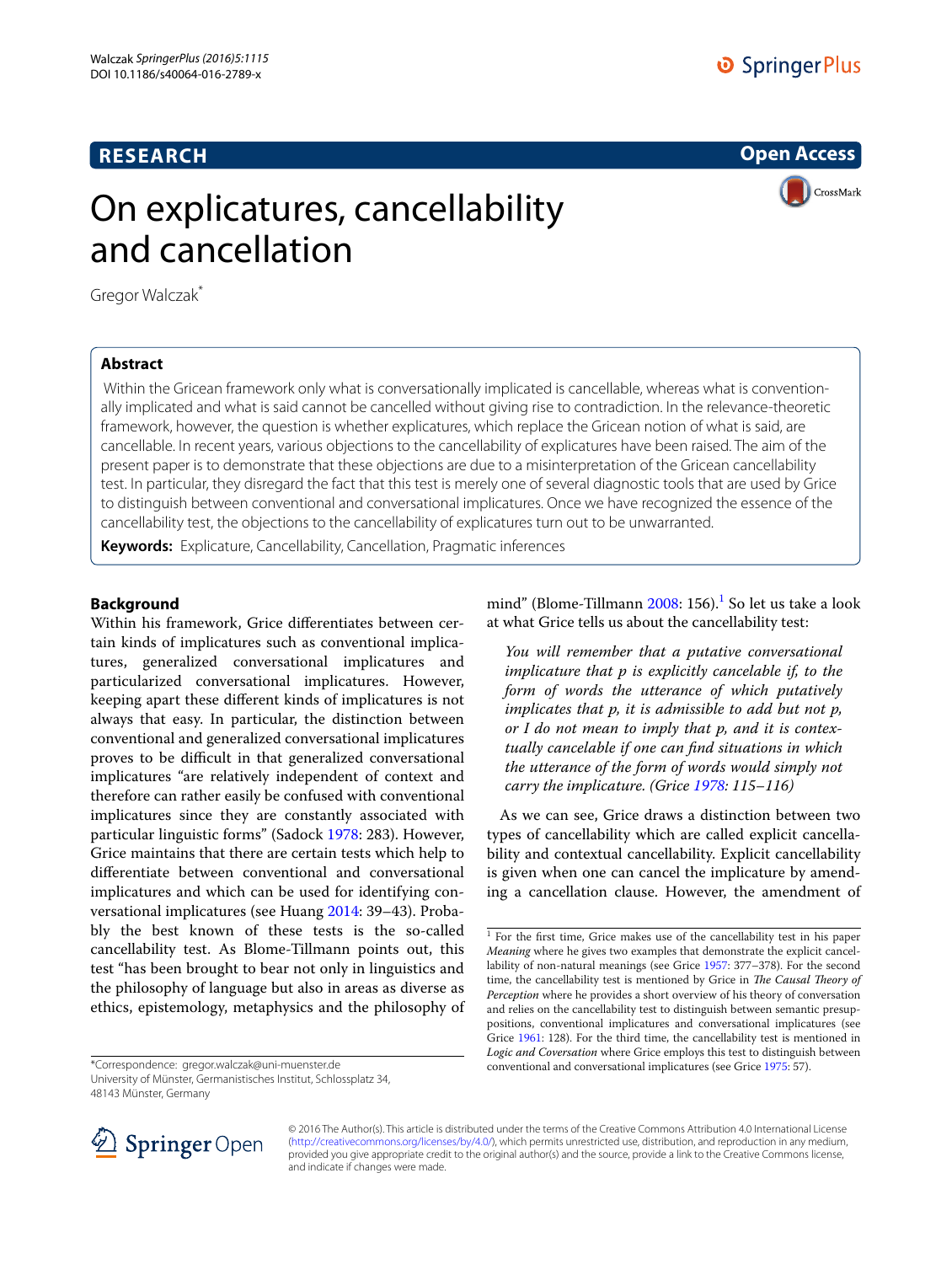this clause must be "admissible" (ibid.: 115) and may not result in "logical absurdity" (Grice [1981:](#page-5-7) 186) or "linguistic offense" (ibid.). That is, the amendment of the cancellation clause may not give rise to the truth-theoretic relation of contradiction (see Cappelen [2000:](#page-5-8) 3). This is why cancellations of conventional implicatures are infelicitous, whereas cancellations of conversational implicatures are felicitous. Let us take a look at some examples of explicit cancellations:

(1) She was poor but she was honest. #And poor people are usually honest.

The attempt to cancel the conventional implicature in (1) gives rise to contradiction, since we first make use of a certain form of words and then try to take it out again instead of omitting it in the first place (see Hage-mann [2011](#page-5-9): 215). In contrast, cancellations of conversational implicatures do not give rise to contradiction. For instance, imagine a situation in which someone is out of petrol. Even if the speaker in (2) implicates that the garage round the corner is open and has petrol to sell, this implicature can be cancelled by the amendment of a cancellation clause:

#### (2) There is a garage round the corner. But it's closed.

So far, we have been concerned with cancellability in terms of explicit cancellability. Contextual cancellability, however, is a completely different matter. It is given when one can imagine an utterance context in which the utterance does not carry the implicature in question. Accordingly, contextual cancellations of conventional implicatures are infelicitous, whereas contextual cancellations of conversational implicatures are felicitous. To illustrate, consider once again the examples aforementioned. Given that the conventional implicature in (1) depends on the conventional meaning of the linguistic expression *but*, the implicature will be the same in any utterance context. This is why it cannot be cancelled by means of contextual cancellation. In contrast, the conversational implicature in (2) is contextually cancellable. For instance, we may imagine an utterance context in which the hearer just wants to know where she can find a garage. In this case, saying that there is a garage round the corner would not carry the implicature that the hearer can buy some petrol there. All the speaker conveys by her utterance is that there is a garage round the corner.

It is important to note that the two types of cancellability rely on two types of cancellation which are called explicit and contextual cancellation. In a sense, these two types of cancellation are rather different. While explicit cancellation pertains to a particular utterance context, contextual cancellation refers to a sentence uttered and the meanings that can be communicated with it in different utterance contexts. Accordingly, Jaszczolt maintains that explicit cancellation is an empirically verifiable phenomenon, whereas contextual cancellation is just a kind of thought experiment (see Jaszczolt [2009](#page-5-10): 261). However, in what follows I argue that this view on the two types of cancellation is highly misleading and that both of them should be considered thought experiments: either we have to imagine a cancellation clause which cancels the implicature, or we have to imagine an utterance context in which the utterance does not give rise to the implicature.<sup>[2](#page-1-0)</sup> This view on explicit and contextual cancellation accounts for the fact that both are part of the Gricean cancellability test which is nothing else than one of several diagnostic tools used to distinguish between conventional and conversational implicatures.

However, there is dissent concerning the general conception of the cancellability test. In particular, it is sometimes argued that this test has to be understood as a conjunction of explicit and contextual cancellation which is why any conversational implicature has to be explicitly as well as contextually cancellable; otherwise we are not dealing with a case of conversational implicature (see Blome-Tillmann [2008:](#page-5-2) 157; Weiner [2006](#page-5-11): 128). The problem with this view is that Grice merely mentions that the cancellation of an implicature may take two different routes: it may be cancelled explicitly or it may be cancelled contextually. Correspondingly, it is sufficient for a conversational implicature to be cancellable in at least one of the two ways aforementioned (see Jaszczolt [2009](#page-5-10):  $263$  $263$ ).<sup>3</sup>

There is one last point that should be made with regard to the cancellability test. Given that this test meets certain problems, Grice does not "regard the fulfillment of a cancelability test as decisively establishing the presence of a conversational implicature" (Grice [1978:](#page-5-3) 116). Rather, the test indicates that we are possibly dealing with a conversational implicature (see Geurts [2010:](#page-5-12) 20). A first problem mentioned by Grice pertains to cases in which the speaker uses a form of words loosely:

*One way in which the test may fail is connected with the possibility of using a word or form of words in a loose or relaxed way. Suppose that two people are considering the purchase of a tie which both of them know to be medium green; they look at it in different lights, and say such things as It is a light green now,* 

<span id="page-1-0"></span> $\frac{2}{3}$  Accordingly, explicit cancellations are not performed by speakers, but by pragmaticians who carry out the cancellability test.

<span id="page-1-1"></span><sup>3</sup> See Akerman ([2015\)](#page-4-0), Blome-Tillmann [\(2013\)](#page-5-13), Borge [\(2009](#page-5-14)), Dahlman [\(2013\)](#page-5-15) and Haugh [\(2013\)](#page-5-16).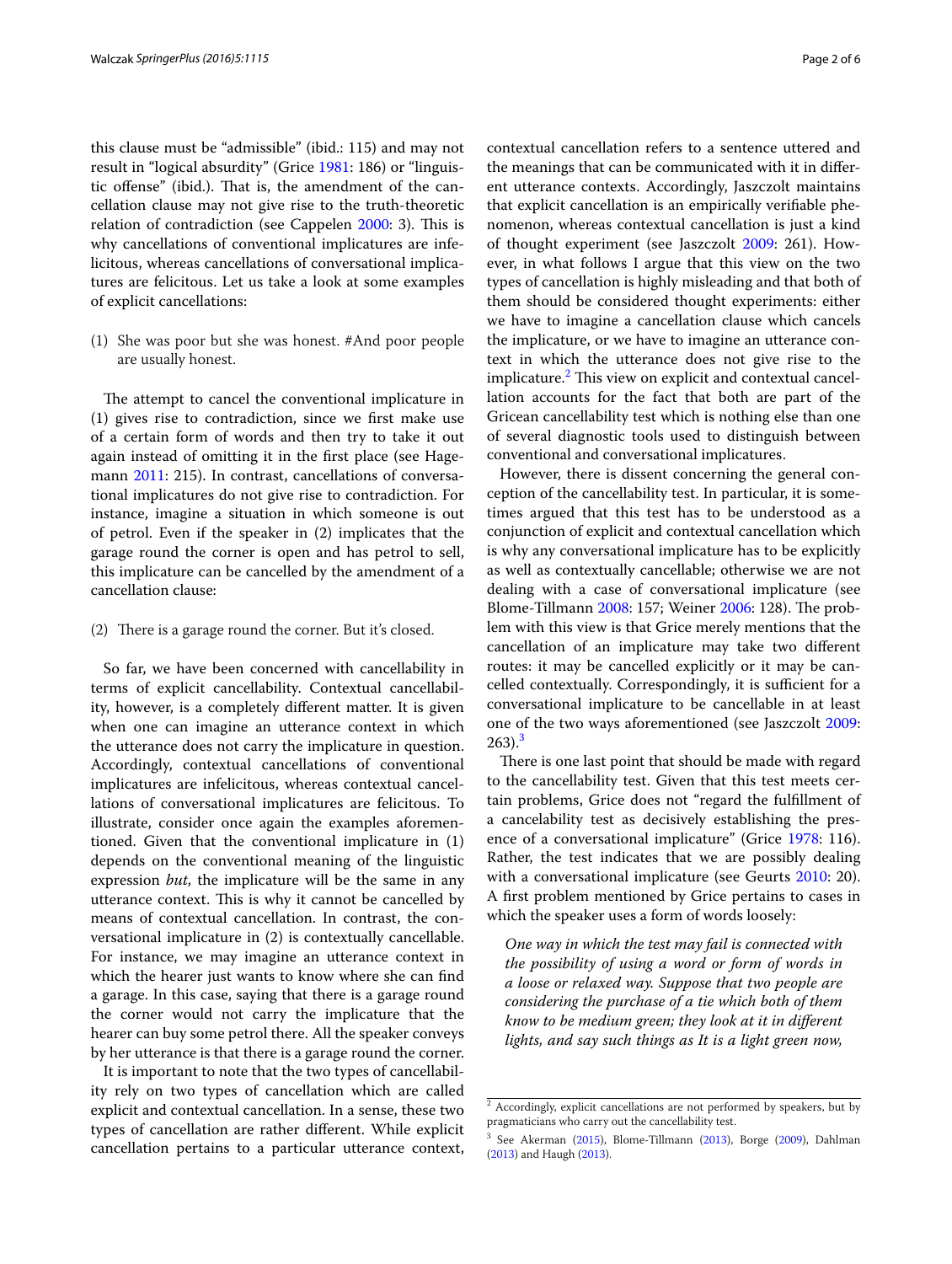*or It has a touch of blue in it in this light. Strictly (perhaps) it would be correct for them to say It looks light green now or It seems to have a touch of blue in it in this light, but it would be unnecessary to put in such qualificatory words, since both know (and know that the other knows) that there is no question of real change of color. (Grice [1978](#page-5-3): 116)*

Since the tie does not really change its colour, part of what is meant is cancelled contextually in such cases (see Hirschberg [1991](#page-5-17): 29). A second problem noticed by Grice refers to the use of such words as *see*:

*If we all know that Macbeth hallucinated, we can quite safely say that Macbeth saw Banquo, even though Banquo was not there to be seen, and we should not conclude from this that an implication of the existence of the object said to be seen is not part of the conventional meaning of the word see, nor even (as some have done) that there is one sense of the word see which lacks this implication. (Grice [1978:](#page-5-3) 116)*

The problems discussed by Grice prove that there are meanings which pass the cancellability test without being conversational implicatures[.4](#page-2-0) For this reason, the test provides only some evidence in favour of the presence of a conversational implicature which in turn forces us to use not only this test, but also other tests that are mentioned here and there in the pragmatics literature (see Levinson [1983](#page-5-18): 119).

## **The notion of explicature**

Given that the present paper deals with the question of whether explicatures should be considered cancellable, we have to elucidate the notion of explicature. In this regard, it makes sense to shed some light on the Gricean framework which is based on the distinction between what is said and what is implicated. While the former is a matter of semantics (and merely affected by the pragmatic processes of disambiguation and reference assignment), the latter is a matter of pragmatics. However, this traditional distinction between semantics and pragmatics has been questioned, because what is said turned out to depend much more on pragmatic processes than originally assumed. Among these processes are not only reference assignment and disambiguation but also various enrichment and adjustment processes (see Clark [2013:](#page-5-19) 176). In the pragmatics literature, this insight is known under the name of the *semantic underdeterminacy thesis* which states that linguistic meaning (i.e. the semantic content of the sentence uttered) generally underdetermines what is said which is why the hearer has to resort to pragmatic inferencing in order to obtain the proposition directly communicated by an utterance (see Bach [2007](#page-5-21): 30; Borg [2012](#page-5-22): 75; Carston [2002](#page-5-23): 19; Recanati [2004:](#page-5-24) 58; Soames [2010](#page-5-25): 155). To illustrate, consider the following example:

- (3) a. The princess is late.
	- b. The princess is late for the party.

Suppose someone wants to communicate (3b) by uttering (3a). In this case the uttered sentence does not express a complete proposition which is why the hearer has to undertake a process of pragmatic inferencing in order to work out the proposition the speaker wants to communicate. Matters are different in the following case:

(4) a. Ramona has nothing to wear.

b. Ramona has nothing appropriate to wear to a wedding.

Here, (4a) actually expresses a complete proposition but not the one the speaker wants to communicate. This is why the hearer has to pragmatically infer (4b). Both examples demonstrate the semantic underdeterminacy of what is said and thus the need of pragmatic processes in order to determine the proposition directly communicated by an utterance.

As one of several competing pragmatic theories, relevance theory acknowledges the semantic underdeterminacy of what is said but replaces this notion with the notion of explicature. An explicature is an explicitly communicated proposition which is a development of a logical form encoded by the utterance (see Sperber and Wilson [1986](#page-5-26): 182). According to this definition, the main feature of an explicature is that it is recovered by both linguistic decoding and pragmatic inferencing. While the former pertains to the linguistic expressions used, the latter pertains to the pragmatic inferences that are involved in the development of the logical form encoded by the utterance (see Carston [2002](#page-5-23): 117). Following this definition, we can say that utterances of (3a) and (4a) can be used to convey the explicatures in (3b) and (4b).

## **Arguments in favour of cancellable explicatures**

Now, let us turn to the question of whether explicatures should be considered cancellable. As we have seen, explicatures originate from two distinct sources, the linguistic expressions used and the utterance context, and they are derived depending on these sources, by linguistic decoding

<span id="page-2-0"></span> $^4$  As we will see, explicatures, which have to be distinguished from conversational implicatures, also pass the cancellability test. This is in line with Crimmins' critical remarks on the cancellability test. As he points out, cancellability "is not a property exclusively of pragmatic implicatures" (Crimmins [1992](#page-5-20): 23).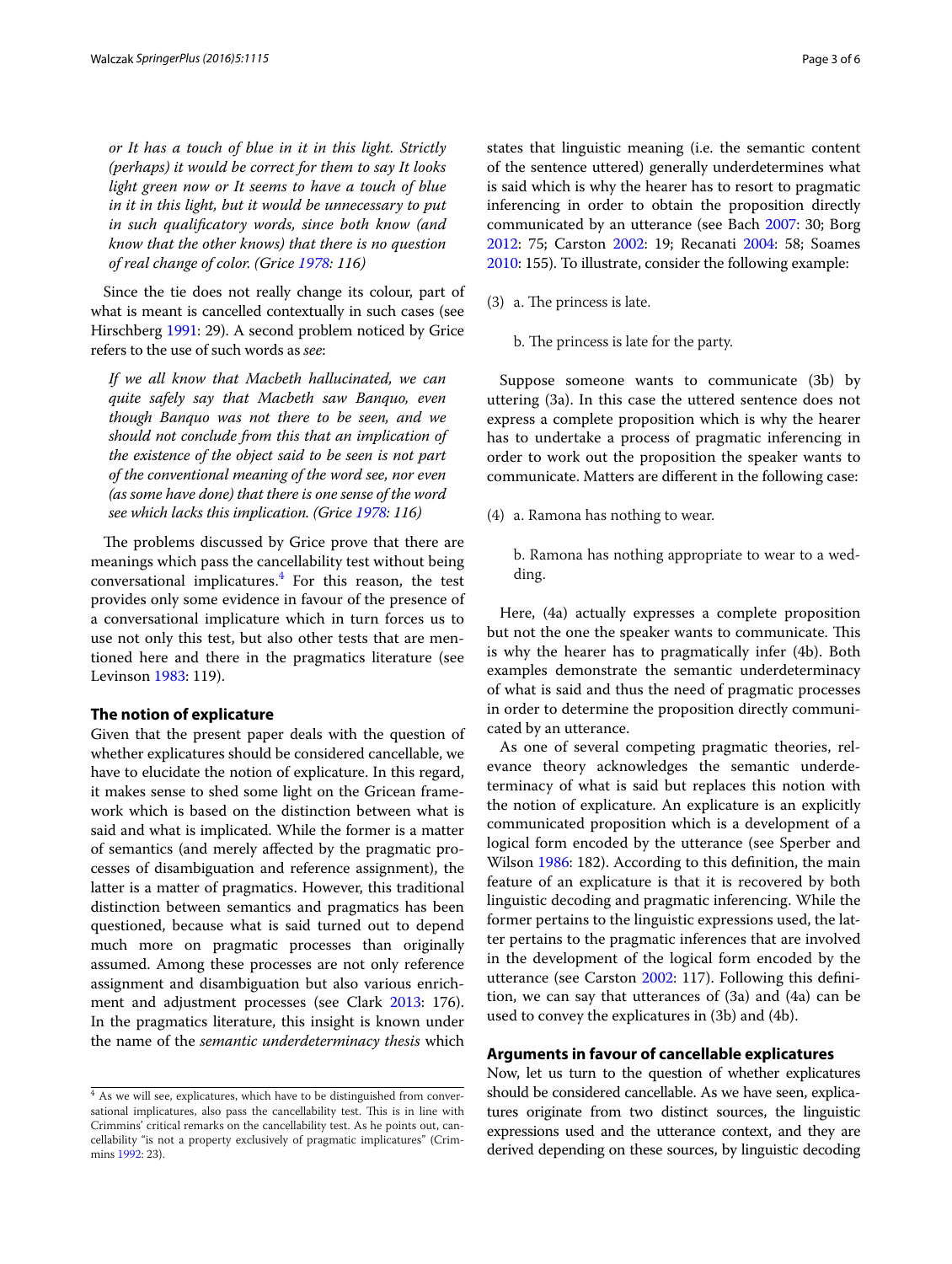and by pragmatic inferencing (see ibid.). What does that mean for the question of cancellability? Much depends on how we understand pragmatic inferencing. In the pragmatics literature, it is common practice to distinguish between two types of inferencing. On the one hand, demonstrative inferencing is a process whereby the premises warrant the conclusion which is why the conclusion cannot be cancelled without giving rise to contradiction; on the other hand, nondemonstrative inferencing is a process whereby the premises do not warrant the conclusion, because they are merely probably true. To that effect, the conclusion can be cancelled without giving rise to contradiction. In view of this, pragmatic inferencing clearly falls in the category of nondemonstrative inferencing (see Rolf [2013:](#page-5-27) 13). Now, given that explicatures are recovered by means of pragmatic inferencing, they should be cancellable.<sup>5</sup> In order to verify this assumption, let us take a look at some examples of explicature cancellation, beginning with explicit cancellation:

- (5) a. Some of the students passed the exam.
	- b. Actually, all of them passed the exam.

When sentence (5a) is used to convey the explicature that some but not all of the students passed the exam, this explicature can be cancelled by the amendment of the cancellation clause in (5b) without giving rise to contradiction. The same holds for the following example:

- (6) a. Tom and Jane are married.
	- b. But they are not married to each other.

Assuming that sentence (6a) is used to convey the explicature that Tom and Jane are married to each other, this explicature may be cancelled by the amendment of the cancellation clause in (6b) without giving rise to contradiction. However, sometimes the explicit cancellation of explicatures seems to be rather difficult. To take one example:

- (7) a. I haven't eaten breakfast.
	- b. #But I have eaten breakfast today.

Suppose that someone who is asked if she is hungry replies (7a), thereby explicating that she has not eaten breakfast that day. In this case, it is difficult to cancel the explicature on the grounds that it would be odd to amend the cancellation clause in (7b). But why is it difficult to cancel the explicature in question? In my opinion, this is due to the fact that (7a) semantically entails that the speaker has not eaten breakfast on the day of utterance. Accordingly, the attempt to cancel the explicature results in a contradiction.

So let us assume that there are explicatures that are semantically entailed. Given that such explicatures logically follow from the sentences they are based on, it is rather difficult to cancel them explicitly. Nevertheless, they can be cancelled contextually. In order to accomplish a contextual cancellation, it is necessary to find a situation in which the utterance would simply not carry the explicature. Suppose again someone uttering (7a), thereby explicating that she has not eaten breakfast that day. It is quite easy to imagine a situation where the utterance would not carry this explicature; for example, a situation in which someone is complaining about a weekend she spent in a sleazy hotel. In this case, an utterance of (7a) would carry the explicature that the speaker has not eaten breakfast there.

Summing up, we have seen that explicatures are cancellable in that they pass the Gricean cancellability test. Although it is sometimes rather difficult to cancel them by means of explicit cancellation, it is possible to cancel them by means of contextual cancellation. However, several objections to the cancellability of explicatures have been raised in recent years. The aim of the following section is to shed some light on these objections and to demonstrate that they are based on a misinterpretation of the Gricean cancellability test.

### **Objections to cancellable explicatures**

One thing should be understood from the start: the view that explicatures cannot be cancelled can be traced back to Capone ([2003](#page-5-29), [2009,](#page-5-30) [2013](#page-5-31), [2015](#page-5-32)) and has been taken up particularly by Burton-Roberts ([2005](#page-5-33), [2010](#page-5-34), [2013](#page-5-35)). First and foremost, this view is based on two general objections to the cancellability of explicatures. The first objection pertains to the logical structure of discourse. Given that explicatures rescue fragments of discourse from logical absurdity, it is claimed that their cancellation "would amount to returning to the problems which, in the first place, necessitated the explicature" (Capone [2013](#page-5-31): 136). In other words, explicatures cannot be cancelled without impairing the logical structure of discourse. To take one example, imagine a situation in which someone is asked whether Karen is ready to leave for the airport:

(8) a. Karen is ready.

<span id="page-3-0"></span><sup>5</sup> As Carston points out: "the pragmatically inferred elements of an explicature can be explicitly cancelled without contradicting the encoded content of the utterance" (Carston [2010](#page-5-28): 232).

b. #But Karen is not ready to leave for the airport.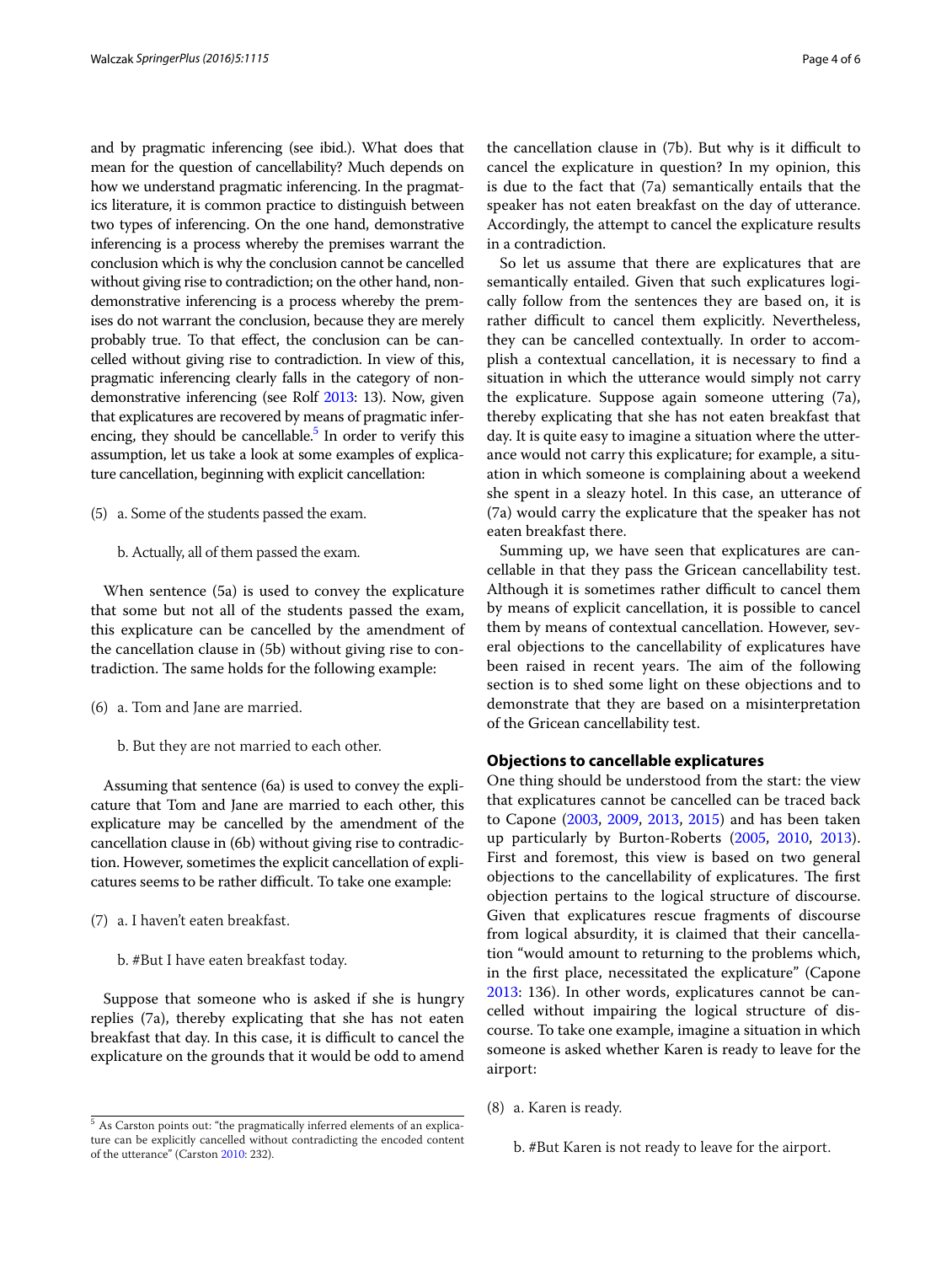By uttering (8a) the speaker conveys the explicature that Karen is ready to leave for the airport. However, the same speaker cannot cancel this explicature by means of (8b) without impairing the logical structure of discourse on the grounds that the cancellation of the explicature would amount to the discourse fragment which necessi-tated the explicature.<sup>[6](#page-4-1)</sup>

The second objection to the cancellability of explicatures relies on the fact that explicatures are intended by the speaker and recognized as intended by the hearer. Since an intention implemented in an act of utterance cannot be unimplemented, there is no way out for the speaker who is committed to the proposition explicitly communicated by her utterance (see Burton-Roberts [2010:](#page-5-34) 138). Consider once again (8a) where the speaker conveys the explicature that Karen is ready to leave for the airport. Given that this explicature is intended by the speaker and recognized as intended by the hearer, it cannot be cancelled without giving rise to contradiction; intending to convey *X* and intending to convey *not*-*X* results in a contradiction. Either the speaker intends to convey *X* or she intends to convey *not*-*X*, but not both.<sup>[7](#page-4-2)</sup>

As we have seen, Capone and Burton-Roberts maintain that we must take into account aspects such as the logical structure of discourse and the speaker's communicative intentions in order to obtain the correct results when applying the cancellability test. However, I argue that placing the (explicit) cancellability test in actual discourse situations is a rather dubious step on the grounds that meanings are not cancelled by the speaker, but by the pragmatician who employs the cancellability test as a diagnostic tool. As said above, both parts of the cancellability test are nothing else but thought experiments; on the one hand, we have to imagine a cancellation clause which cancels the explicature; on the other hand, we have to imagine an utterance context in which the utterance does not give rise to the explicature. To that effect, the objections raised by Capone and Burton-Roberts turn out to be unwarranted. Neither the logical structure of discourse nor the speaker's intentions matter for issues of cancellability.

Apart from that, Capone and Burton-Roberts both ignore that explicatures are contextually cancellable. Although there are cases in which an explicature is not explicitly cancellable, it is contextually cancellable for there are always other imaginable utterance contexts by which the explicature at hand is cancelled. As a

matter of fact, this view on the cancellability of explicatures is in accordance with the suggestions made by Seymour on the cancellability of conversational implicatures:

*The fact that a particular implicature cannot be canceled from a particular context of use is compatible with its cancelability within different contexts of use. Particularized conversational implicatures may be difficult to avoid in a particular context of utterance, but the very same act of saying involved in them could have been made in quite a different particularized context of utterance, and this is all we need to argue that conversational implicatures are cancelable. (Seymour [2010:](#page-5-37) 2871)*

All in all, we have seen that the objections to the cancellability of explicatures seem to be unwarranted. Since issues of cancellability have nothing to do with actual discourse situations, these objections are based on a misinterpretation of the Gricean cancellability test.

## **Conclusions**

Within the Gricean framework only what is conversationally implicated is cancellable, whereas what is conventionally implicated and what is said cannot be cancelled without giving rise to contradiction. In this paper, we have seen that explicatures, which replace the notion of what is said in the relevance-theoretic framework, are cancellable on the grounds that they are recovered by means of pragmatic inferencing which is non-demonstrative by its very nature. Apart from that, we have seen that the objections to the cancellability of explicatures seem to be unwarranted. Once we acknowledge that issues of cancellability have nothing to do with actual discourse situations, the cancellability test turns out to be a coherent test and is easier to handle.

#### **Acknowledgements**

I am much indebted to Alessandro Capone who enjoys my great esteem for interesting discussions on the notions of cancellability and cancellation. Furthermore, I want to thank Kent Bach and Jörg Hagemann for their helpful comments on an earlier version of this paper.

#### **Competing interests**

The author declares that he has no competing interests.

Received: 3 December 2015 Accepted: 7 July 2016 Published online: 19 July 2016

#### **References**

<span id="page-4-2"></span><span id="page-4-1"></span> $\overline{6}$  According to Bach, sentence (8a) does not express a complete proposition, but merely a propositional radical. What distinguishes a complete proposition from a propositional radical is that the latter "lacks at least one constituent needed for it to be true or false" (Bach [2006](#page-4-3): 437).

<span id="page-4-0"></span>Akerman J (2015) Infelicitous cancellation: the explicit cancellability test for conversational implicature revisited. Australas J Philos 93(3):465–474

<span id="page-4-3"></span>Bach K (2006) The excluded middle: semantic minimalism without minimal propositions. Philos Phenomenol Res 73(2):435–442